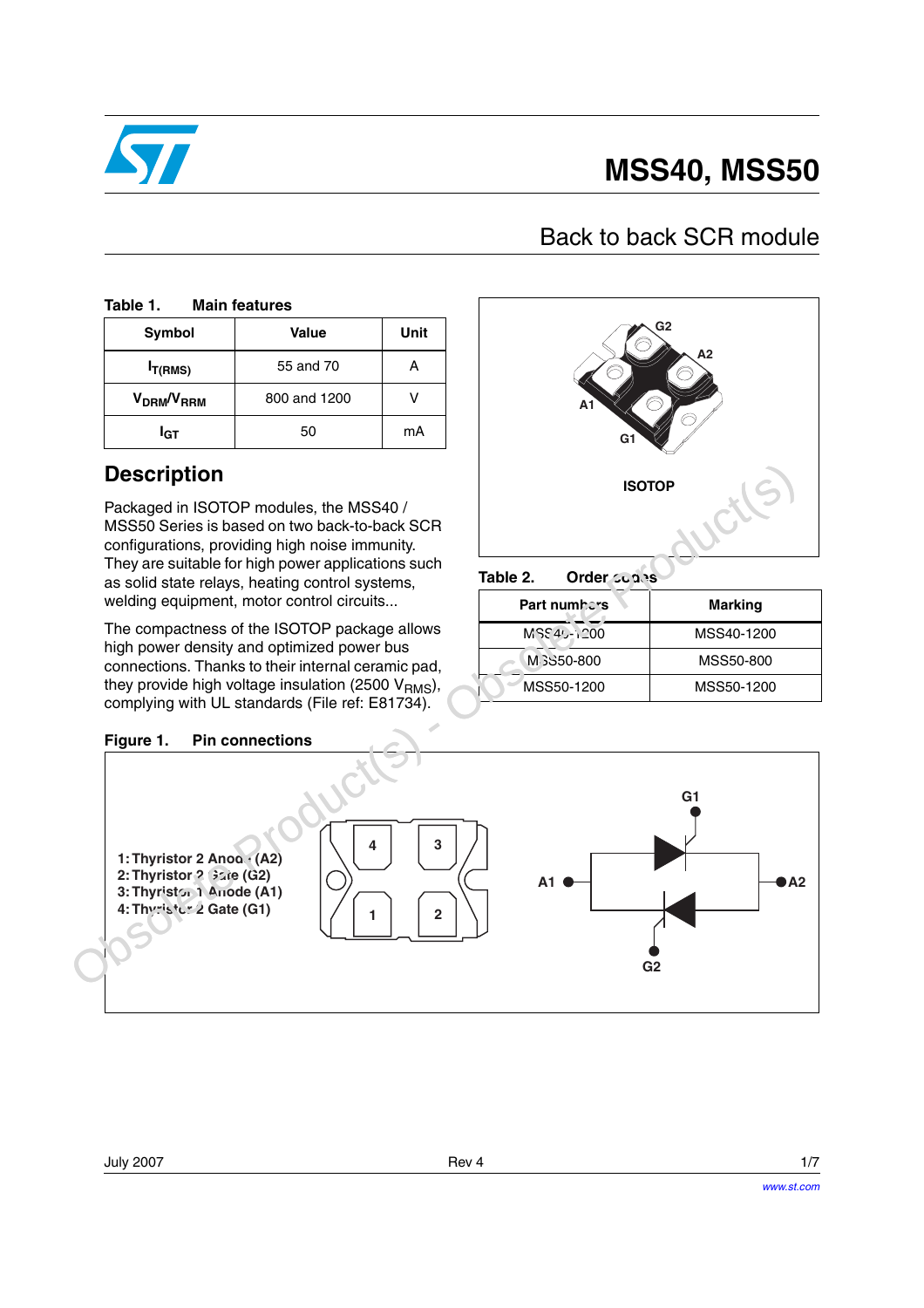## **1 Characteristics**

|                                                             | <b>Parameter</b>                                                                                                               |                    |                    |                                    | <b>Value</b> |                |
|-------------------------------------------------------------|--------------------------------------------------------------------------------------------------------------------------------|--------------------|--------------------|------------------------------------|--------------|----------------|
| Symbol                                                      |                                                                                                                                |                    |                    |                                    | <b>MSS50</b> | Unit           |
| V <sub>DRM</sub> /V <sub>RRM</sub>                          | Repetitive peak off-state voltage                                                                                              |                    |                    | 1200                               | 800<br>1200  | v              |
|                                                             |                                                                                                                                |                    | $T_c = 80^\circ$ C | 55                                 |              | A              |
| $I_{T(RMS)}$                                                | RMS on-state current                                                                                                           | $T_c = 85^\circ$ C |                    |                                    | 70           |                |
|                                                             | Non repetitive surge peak on-state                                                                                             | $t_p = 16.7$ ms    | $T_i = 25^\circ$ C | 420                                | 630          |                |
| $I_{TSM}$                                                   | current                                                                                                                        | $t_p = 20$ ms      |                    | 400                                | 600          | A              |
| $I^2t$                                                      | $l2t$ Value for fusing                                                                                                         | $t_p = 10$ ms      | $T_i = 25^\circ$ C | 800                                | 1800         | $A^2$ s        |
| dl/dt                                                       | Critical rate of rise of on-state current<br>$T_i = 125^\circ$ C<br>$F = 120$ Hz<br>$I_G = 2 \times I_{GT}$ , $t_r \le 100$ ns |                    |                    |                                    | 50           | $A/\mu s$      |
| <sup>I</sup> GM                                             | $T_i = 125^\circ C$<br>Peak gate current<br>$t_p = 20 \mu s$                                                                   |                    |                    |                                    | 4            | $\overline{A}$ |
| $P_{G(AV)}$                                                 | $T_i = 125^\circ$ C<br>Average gate power dissipation                                                                          |                    |                    |                                    |              | W              |
| $\frac{\mathsf{T}_{\mathsf{stg}}}{\mathsf{T}_{\mathsf{j}}}$ | Storage junction temperature range<br>Operating junction temperature range                                                     |                    |                    | $-40$ to $+150$<br>$-40$ to $+125$ |              | $^{\circ}$ C   |
| <b>V<sub>RGM</sub></b>                                      | Maximum peak reverse gate voltage                                                                                              |                    |                    |                                    | 5            | $\vee$         |

### **Table 3. Absolute ratings (limiting values)**

| Table 4. | Electrical characteristics ( $T_i = 25^\circ$ C, unless otherwise specified) |  |  |
|----------|------------------------------------------------------------------------------|--|--|
|----------|------------------------------------------------------------------------------|--|--|

| unu                        | $I_G = 2 \times I_{GT}$ , $t_r \le 100$ ns<br>. – 140 I 14<br>  1   - 120 U  |                            |              |                | ν μυ                               |                         |
|----------------------------|------------------------------------------------------------------------------|----------------------------|--------------|----------------|------------------------------------|-------------------------|
| l <sub>GM</sub>            | $T_i = 125^{\circ} C$<br>$t_{p}$ = 20 µs<br>Peak gate current                |                            |              | $\overline{4}$ | $\overline{A}$                     |                         |
| $P_{G(AV)}$                | $T_i = 125^\circ C$<br>Average gate power dissipation                        |                            |              |                |                                    | W                       |
| ${\sf T}_{\sf stg}$<br>Τį. | Storage junction temperature range<br>Operating junction temperature range   |                            |              |                | $-40$ to $+150$<br>$-40$ to $+125$ | $\circ$ C               |
| V <sub>RGM</sub>           | Maximum peak reverse gate voltage                                            |                            |              |                | 5                                  | V                       |
| Table 4.                   | Electrical characteristics ( $T_i = 25^\circ$ C, unless otherwise specified) |                            |              |                |                                    |                         |
|                            |                                                                              |                            |              |                | <b>Value</b>                       | Unit                    |
| Symbol                     |                                                                              | <b>Test Conditions</b>     |              |                | <b>MSS40</b><br><b>MSS50</b>       |                         |
| $I_{GT}$                   |                                                                              |                            | MIN.<br>MAX. |                | 5                                  | mA                      |
|                            | $V_D = 12 V$ $R_L = 33 \Omega$                                               |                            |              |                | 50                                 |                         |
| $V_{GT}$                   |                                                                              |                            | MAX.         | 1.3            |                                    | V                       |
| $V_{GD}$                   | $T_i = 125^\circ$ C<br>$V_D = V_{DRM}$ R <sub>L</sub> = 3.3 k $\Omega$       |                            | MIN.         | 0.2            |                                    | $\overline{\mathsf{v}}$ |
| ΙH.                        | MAX.<br>$I_T = 500$ mA Gate open<br>80                                       |                            |              | mA             |                                    |                         |
| $I_{L}$                    | $I_G = 1.2 I_{GT}$                                                           |                            | MAX.         | 120            |                                    | mA                      |
| dV/dt                      | $T_i = 125^\circ$ C<br>$V_D = 67 \% V_{DRM}$ Gate open                       |                            | MIN.         | 1000           |                                    | $V/\mu s$               |
|                            | $I_{TM}$ = 80 A $t_0$ = 380 µs                                               | $T_i = 25^\circ$ C         | MAX.         | 1.7            |                                    | V                       |
| V <sub>TM</sub>            | $I_{TM}$ = 100 A $t_p$ = 380 µs                                              |                            |              |                | 1.7                                |                         |
| $V_{t0}$                   | $T_i = 125^\circ$ C<br>Threshold voltage                                     |                            | MAX.         | 0.85           |                                    | $\vee$                  |
| $R_d$                      | Dynamic resistance                                                           | $T_i = 125^\circ$ C        | MAX.         | 11             | $\overline{7}$                     | $m\Omega$               |
| <b>DRM</b>                 | $V_{DRM} = V_{RRM}$                                                          | $T_i = 25^\circ \text{ C}$ | MAX.         |                | 20                                 |                         |
| <sup>I</sup> RRM           |                                                                              | $T_i = 125^\circ$ C        |              | 10             |                                    | mA                      |

### **Table 5. Thermal reistances**

| Symbol                                 | <b>Parameter</b> |       |      | Unit          |
|----------------------------------------|------------------|-------|------|---------------|
| $R_{th(j-c)}$<br>Junction to case (AC) |                  | MSS40 | 0.6  | $\degree$ C/W |
|                                        |                  | MSS50 | 0.45 |               |

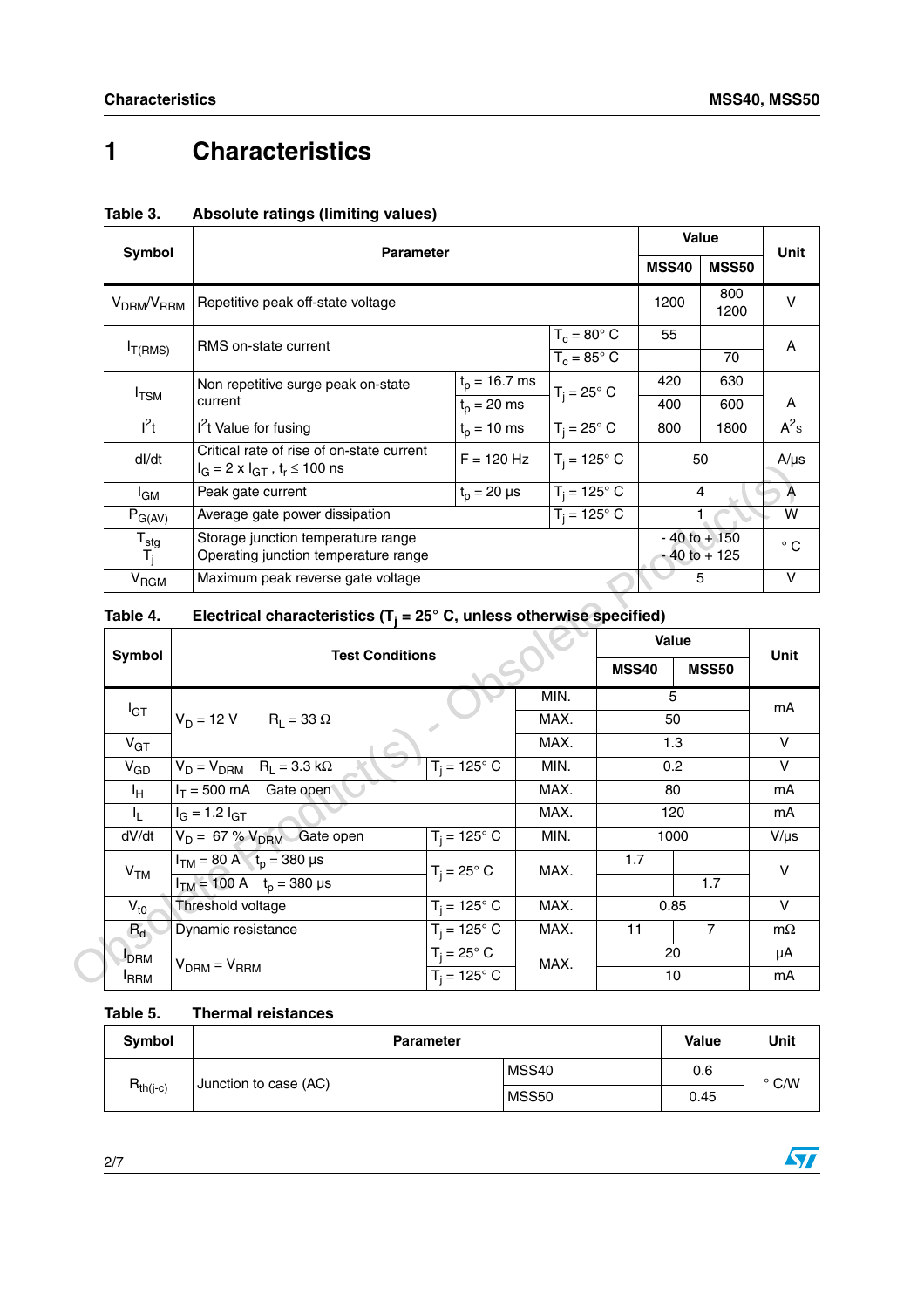57

### **Figure 2. Maximum average power dissipation versus average on-state current**







**Figure 3. Average and DC on-state current versus case temperature**



**Figure 6. Surge peak on-state current versus number of cycles**





3/7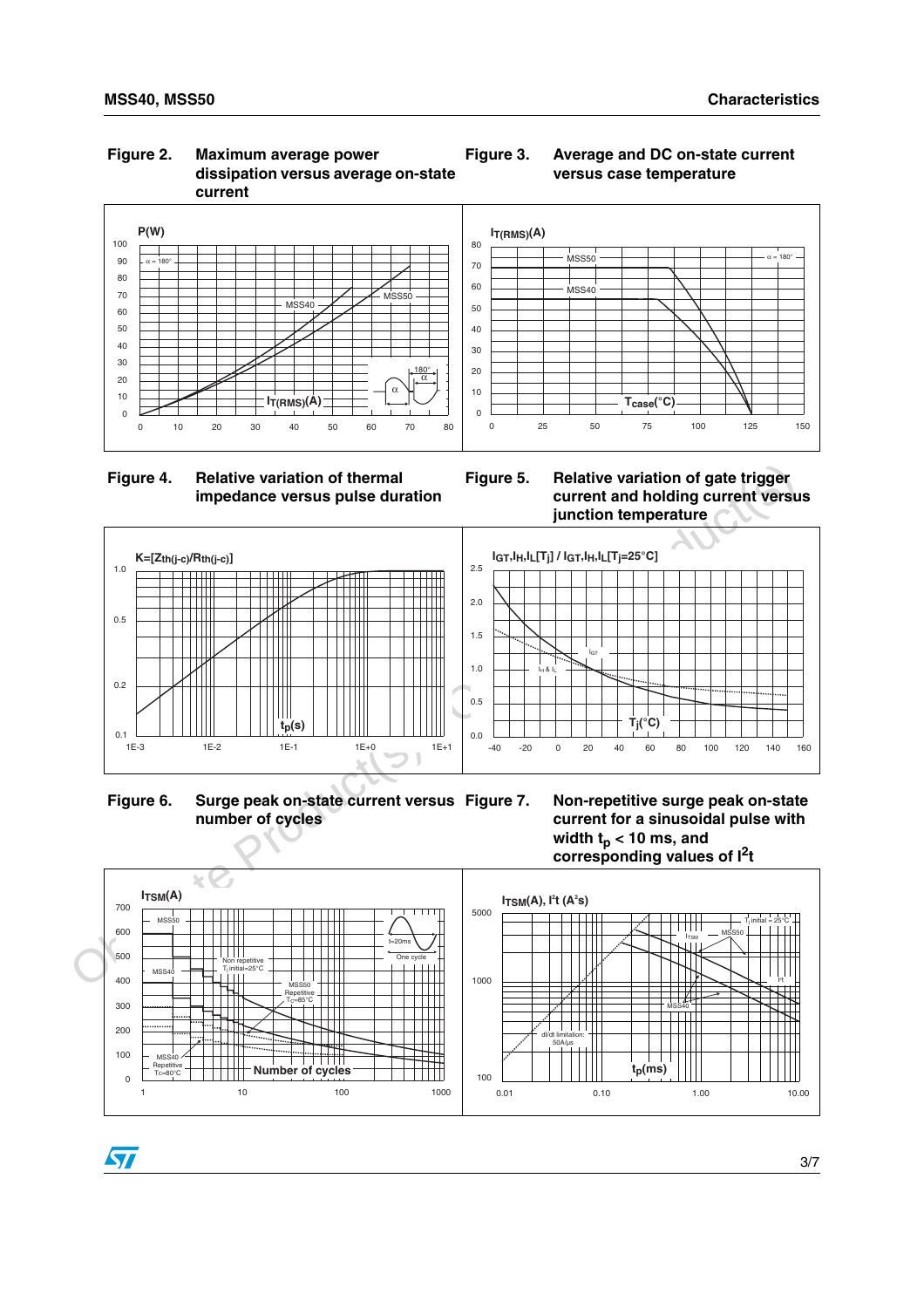### **Figure 8. On-state characteristics (maximum values) (MSS40)**





**2 Ordering information scheme**

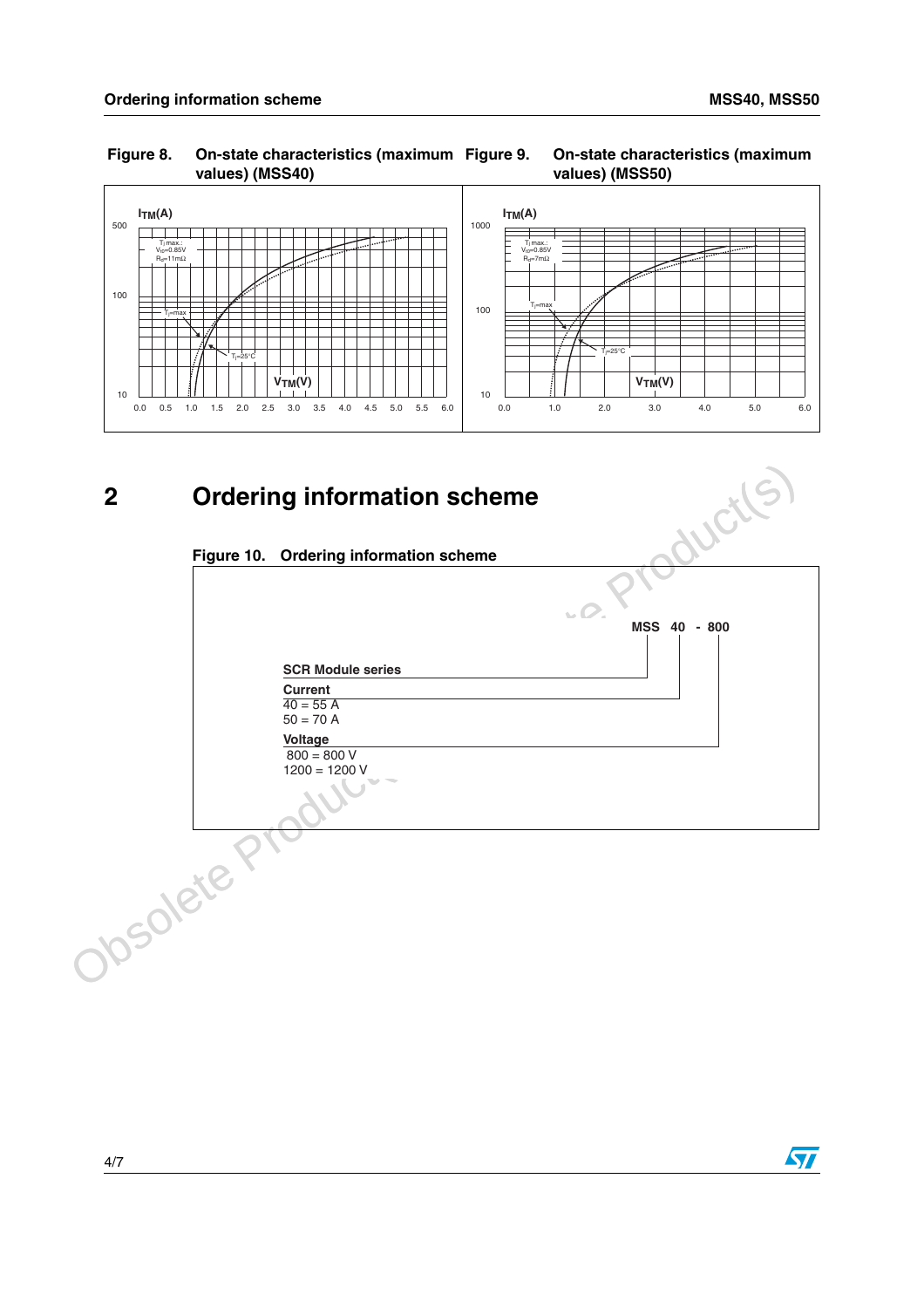### **3 Package information**

- Epoxy meets UL94, V0
- Cooling method: by conduction (C)
- Recommended torque value:  $0.9$  Nm (max. 1.2 Nm) for the 6 x M4 screws (2 x M4 screws recommended for mounting the package on the heatsink and the 4 provided screws).
- The screws supplied with the package are adapted for mounting on a board (or other types of terminals) with a thickness of 0.6 mm min. and 2.2 mm max.

Min. Max. Min. Max.<br>  $A \rightarrow A$ <br>  $A \rightarrow B = 0$ <br>  $B \rightarrow 7.8$  8.20 0.307 0.323<br>  $C2$  1.95 0.85 0.030 0.333<br>  $D = 7.8$  8.20 0.307 0.323<br>  $D = 7.8$  8.20 0.307 0.323<br>  $D = 7.8$  8.20 0.307 0.323<br>  $D = 7.8$  8.20 0.307 0.323<br>  $D = 7.8$  8.20 0.3 4.60 5.00 0.181 0<br>
P 4.00 4.30 0.157 0<br>
P1 4.00 4.40 0.157 0<br>
S 30.10 30.30 1.185 1<br>
In order to meet environmental requirements, ST offers these devices in ECOPACK® **Ref. Dimensions Millimeters Inches Min.** | Max. | Min. | Max. A | 11.80 | 12.20 | 0.465 0.480 A1 8.90 9.10 0.350 0.358 B 7.8 8.20 0.307 0.323  $C$  0.75 0.85 0.030 0.033  $C2$  1.95 2.05 0.077 0.081  $D$  37.80 38.20 1.488 1.504 D1 31.50  $31.70$  1.240 1.248  $E$  25.15 25.50 0.990 1.004 E1  $\begin{array}{|c|c|c|c|c|c|c|c|c|} \hline 21 & 23.85 & 24.15 & 0.939 & 0.951 \hline \end{array}$ E2 24.80 typ. 0.976 typ. G | 14.90 | 15.10 | 0.587 | 0.594 G1 12.60 12.80 0.496 0.504 G<sub>2</sub> 3.50 4.30 0.138 0.169  $F$  4.10 4.30 0.161 0.169  $F1$  4.60 5.00 0.181 0.197 P 4.00 4.30 0.157 0.69 P1 4.00 4.40 0.157 0.173 S  $\vert$  30.10  $\vert$  30.30  $\vert$  1.185  $\vert$  1.193 **F1 F D S G D1 B E1 G1 ØP P1 E E2 G2 C C2**  $\mathsf{A}$   $\mathsf{A}$ 1

Table 6. **ISOTOP dimensions** 

packages. These packages have a lead-free second level interconnect. The category of second level interconnect is marked on the package and on the inner box label, in compliance with JEDEC Standard JESD97. The maximum ratings related to soldering conditions are also marked on the inner box label. ECOPACK is an ST trademark. ECOPACK specifications are available at: www.st.com.

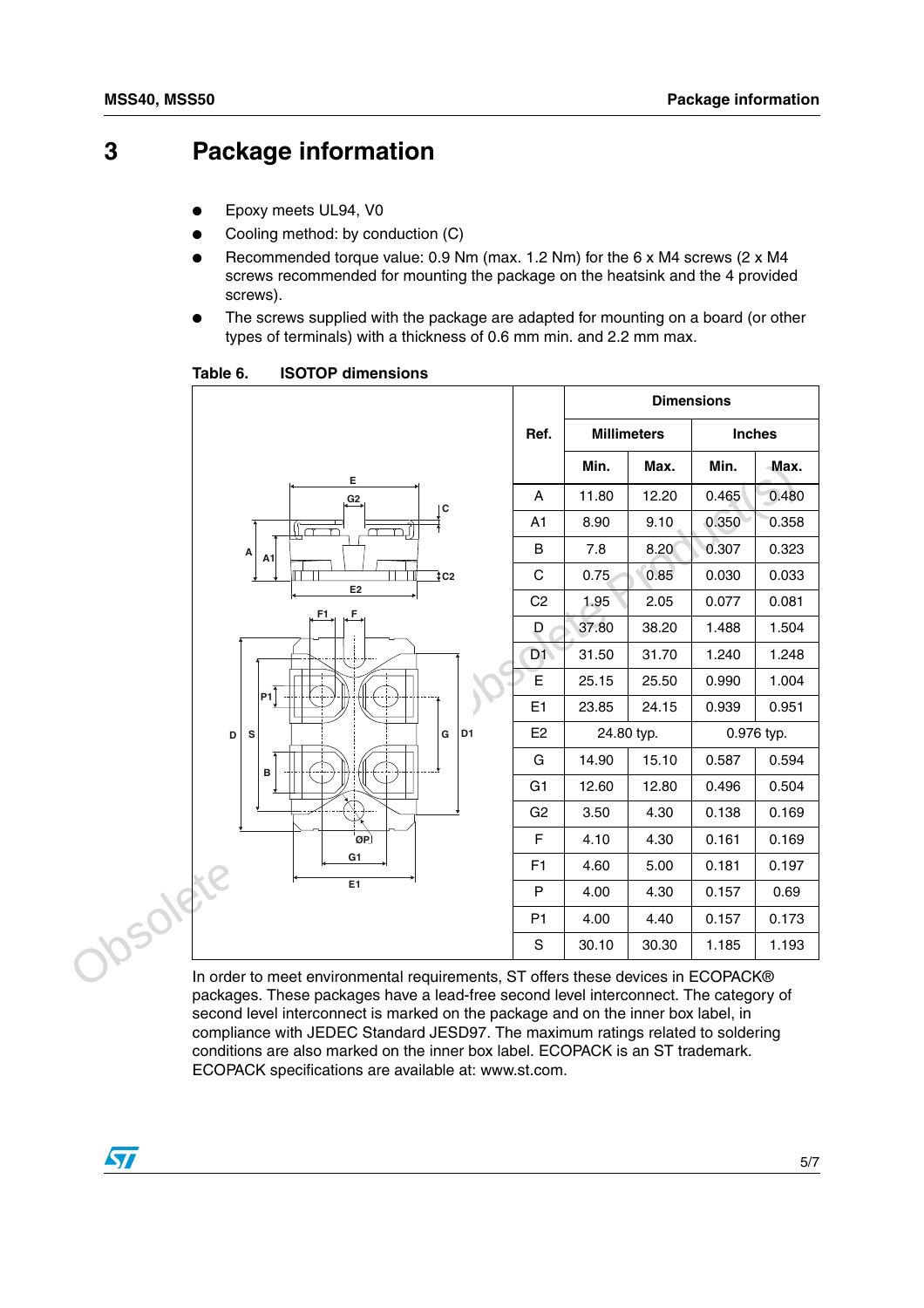## **4 Ordering information**

#### Table 7. **Ordering information**

| Part number | Marking    | Package       | Weight                   | <b>Base gty</b>     | Delivery mode |
|-------------|------------|---------------|--------------------------|---------------------|---------------|
| MSS40-1200  | MSS40-1200 |               |                          |                     |               |
| MSS50-800   | MSS50-800  | <b>ISOTOP</b> | 27 a<br>(without screws) | 10<br>(with screws) | Tube          |
| MSS50-1200  | MSS50-1200 |               |                          |                     |               |

## **5 Revision history**

#### Table 8. **Revision history**

|                 | rable 8.    | <b>Revision history</b> |                                                             |
|-----------------|-------------|-------------------------|-------------------------------------------------------------|
|                 | <b>Date</b> | Revision                | <b>Changes</b>                                              |
|                 | Sep-2000    | 3                       | Last release.                                               |
|                 | 11-Jul-2007 | 4                       | Reformated to current standards. Removed MSS40-800 product. |
| DSONETE Product |             |                         | bsolete                                                     |